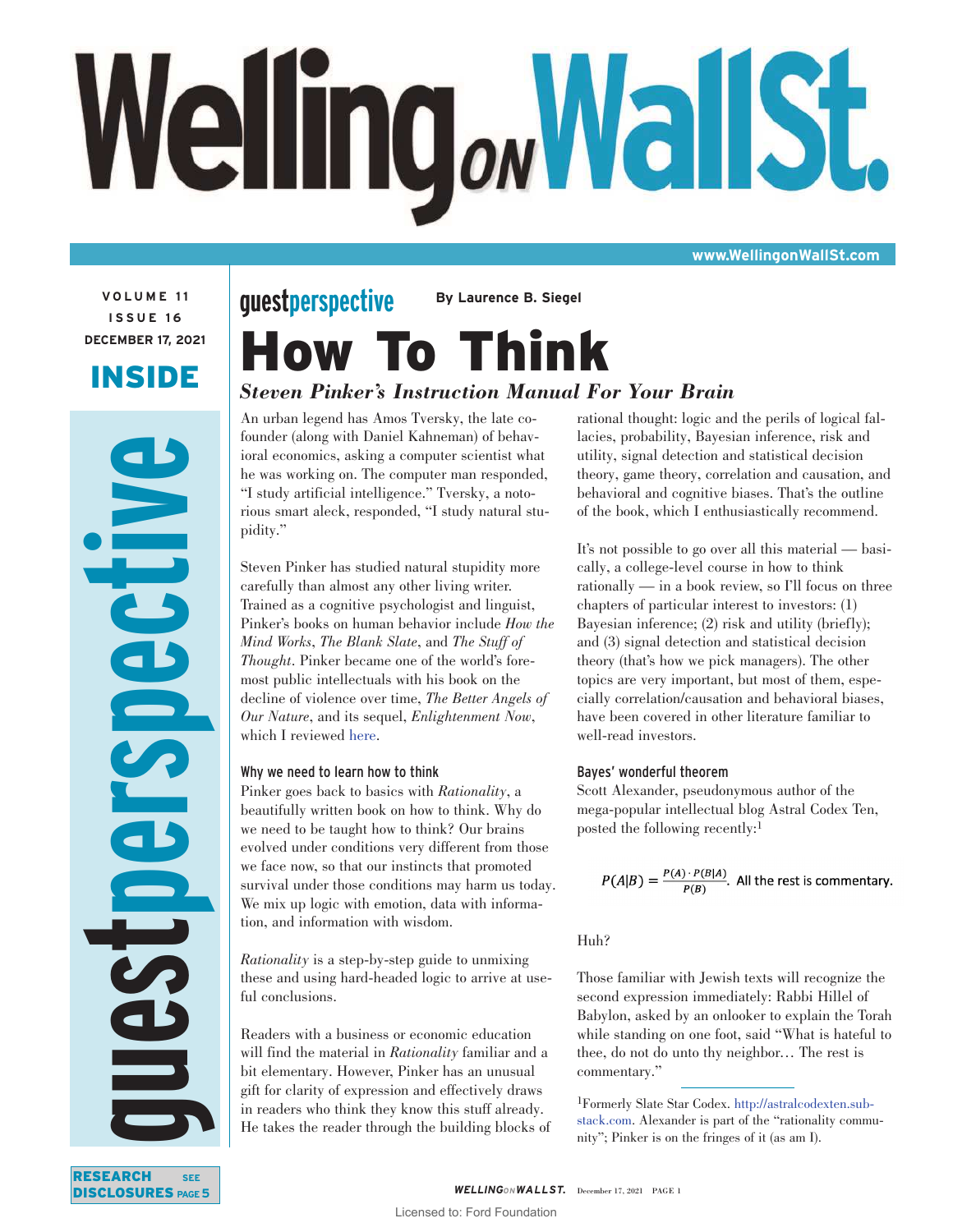# Welling<sub>ov</sub>WallSt.

**Published exclusively for professional and/or avid investors who are paid-up subscribers by**  Welling ON Wall St. LLC ISSN 2332-161X

Kathryn M. Welling Editor, Publisher & Principal Kate@WellingonWallSt.com Office. (631)315-5076 Cell. (973)650-2722

Donald R. Boyle Chief Financial Officer Chief Marketing Officer Don@WellingonWallSt.com Office. (631)315-5077 Cell. (201)394-1548

Distributed on Friday afternoons, 16 times a year, by Welling ON Wall St. LLC PO Box 620 Mattituck, NY 11952

Office:(631)315-5076 Fax. (631)315-5077 [www.wellingonwallst.com](https://www.nationalreview.com/magazine/2021/11/15/rationality-if-you-can-keep-it/)

Copyright Warning and Notice. It is a violation of federal copyright law to reproduce all or part of this publication or its contents by any means. The Copyright Act imposes liability of up to \$150,000 per issue for

such infringement.

Welling ON Wall St. LLC does not license or authorize redistribution in any form by clients or anyone else. However, clients may print one personal copy and limited reprint/republication permission *may* be made available, in writing, *upon specific request*.

Copyright 2021 K.M. Welling and **Welling on Wall St. LLC** All rights reserved and vigorously enforced.

The first, more challenging expression is Bayes' theorem, which provides a formula for blending one's prior beliefs about the likelihood of a phenomenon, P(A), with experimental evidence (B), to produce a "posterior belief" about A given B. The posterior, P(A|B), blends that experimental evidence with the prior to arrive at the best estimate of the likelihood of that phenomenon given both sets of information (the prior and the experiment).

Alexander is implying that the theorem is the most important lesson you will ever need. I'm not sure about that, but it's one of the most important.

Developed by the Reverend Thomas Bayes (1702- 1761), and separately by Pierre-Simon Laplace (1749-1827), Bayesian inference is one of the most useful concepts in statistics and in human thought. It is also one of the most confusing. Yet, without Bayesian inference, our thinking about the likelihood of events will be muddled and wrong. Steven Pinker gives Bayesian inference a central place in his instruction manual for your brain.

The most confusing part of Bayesian inference is why one's prior beliefs should have any weight at all. Suppose I believe the moon is made of green cheese. Or that flying as a passenger in a commercial airplane is more dangerous than piloting a hang glider. Or that bitcoin is going to \$1 million.

That's not what prior belief (or "Bayesian prior") means — although students of statistics can be forgiven for making that mistake, because part of the mystery surrounding Bayes' work is his fault. He never wrote up his research, and what remains of it is found in a nightmarish mathematical paper *about* Bayes, written by one Richard Price in 1763.2

What a Bayesian "prior" means in modern practice is *prior knowledge*, the probability you would assign to an event *before that event occurs*. That probability, P(A) in the above expression, is the "base rate" or likelihood that events of that general kind will occur. This is best taught by example.

(A full explanation of the Bayes theorem is too lengthy to include here; read Pinker's book or check out the [Bayes theorem](https://en.wikipedia.org/wiki/Bayes%27_theorem) and [Bayesian infer](https://en.wikipedia.org/wiki/Bayesian_inference)[ence](https://en.wikipedia.org/wiki/Bayesian_inference) Wikipedia entries.) Here is an example, similar to Pinker's but simpler, from the University of Chicago professor Thomas Coleman:3

> Consider breast cancer, which is relatively rare in the general [female] population (say, 5 in 1,000). Thus, the prior probability that a woman has breast cancer, given no symptoms and no family history, is only about 0.5%. Now consider the woman undergoing a mammogram, which is roughly 95% accurate (in the sense that the test falsely reports a posi tive result about 5 percent of the time).

What is the chance that, if a patient has a positive mammogram result, she actually has breast cancer? The temptation is to say 95% because the test is 95% accurate, but that [is wrong] ... Out of a pool of 1,000 test-takers, roughly 5 (5 in 1,000) will actually have cancer and roughly 50 will receive false positives (5% false-posi tive rate, 5 in 100, or 50 in 1,000). That is, there will be roughly 55 positive test results, but only 5 will be true positives. This means the probability of truly having cancer given a positive test result is roughly 5 in 55, or 9% — not 95 in 100 or 95%.

Pinker comments,

The most popular answer from a sample of doctors given [similar] numbers ranged from 80% to 90%. Bayes' rule allows you to calculate the correct answer: 9%. That's right, the professionals with whom we entrust our lives flub the basic task of interpreting a medical test, and not by a little bit.

Bayes' theorem is a good place to start learning about how to think rationally. It could be a matter of life or death. And "what is the base rate?" is a good question to ask in any situation requiring forecasts and estimation of probability.

# Risk and utility

Pinker explains risk and reward, not in relation to

<sup>2</sup> Price, Richard. 1763. "An Essay towards solving a Problem in the Doctrine of Chance. By the late Rev. Mr. Bayes, communicated by Mr. Price, in a letter to John Canton, A. M. F. R. S." *Philosophical Transactions of the Royal Society of London.* 53: 370–418. For a full history of Bayes' theorem, including Laplace's contribution, see the delightful blog post by 'lukeprog' at [https://www.less](https://www.lesswrong.com/posts/RTt59BtFLqQbsSiqd/a-history-of-bayes-theorem.)[wrong.com/posts/RTt59BtFLqQbsSiqd/a-history-of](https://www.lesswrong.com/posts/RTt59BtFLqQbsSiqd/a-history-of-bayes-theorem.)[bayes-theorem.](https://www.lesswrong.com/posts/RTt59BtFLqQbsSiqd/a-history-of-bayes-theorem.)

<sup>3</sup> Coleman, Thomas S. 2011. *A Practical Guide to Risk Management*. Charlottesville, VA: CFA Institute Research Foundation. Page 42.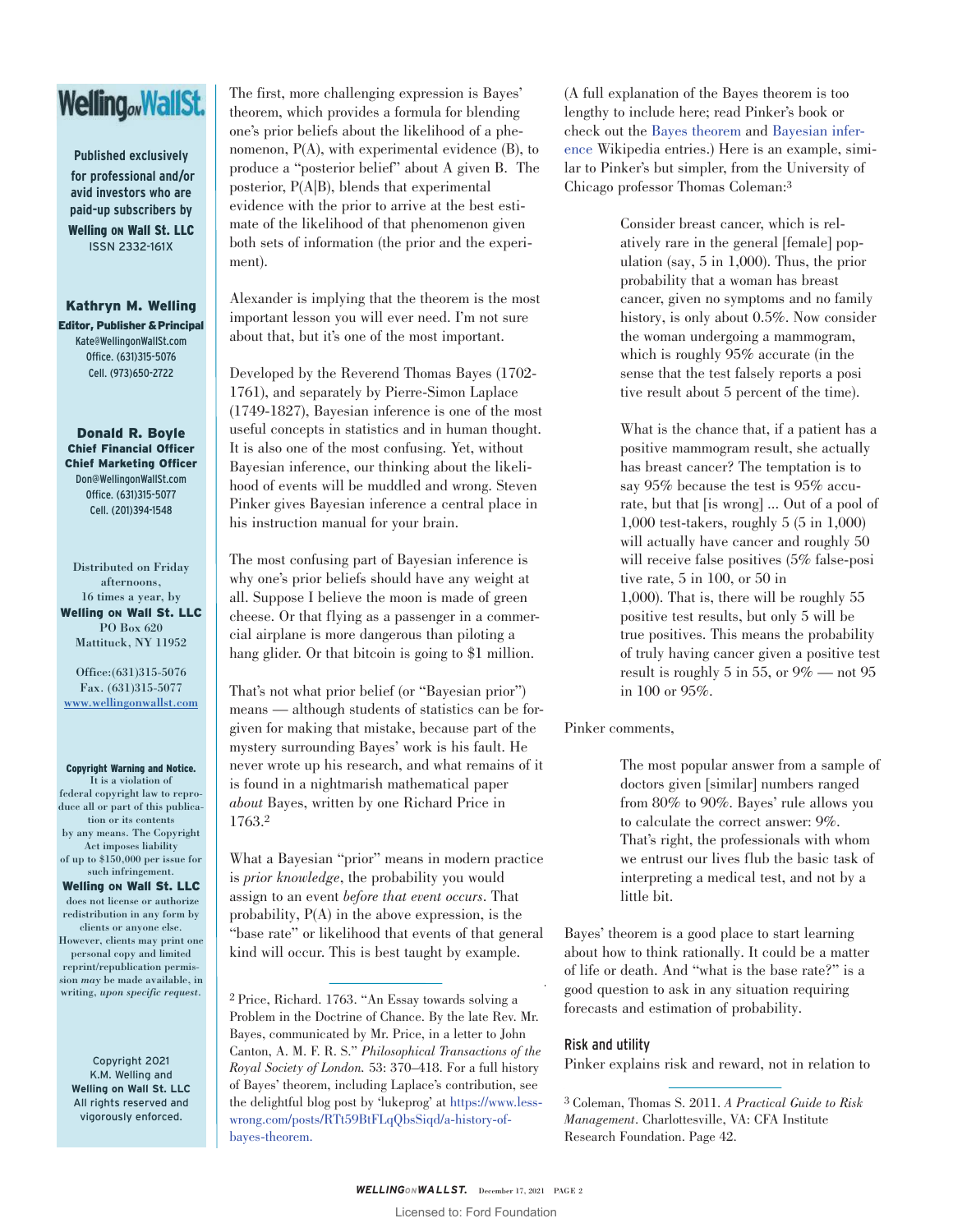investing, but in terms of gambling and other choices. This is probably a good decision given that his primary audience consists of general readers with no special investment knowledge; investing is packed with other confounding variables, making the risk-reward relationship in our field counterintuitive. ("I want investments with *low* risk and *high* reward!"4)

Moreover, investment advisors and other professionals who need a tutorial on the basics of risk and reward should find another occupation.

But there is a gem in the otherwise humdrum riskreturn chapter. For investors and (especially) economists, the most fun part of the chapter is Pinker's treatment of the silly charge that economists believe people are robotic utility maximizers who engage in coldhearted calculations before making decisions:

> Some theories are unlovable. No one has much affection for the laws of thermodynamics… [because they rule out] a perpetual-motion machine. Ever since Darwin proposed the theory of natural selection, creationists have choked on the implication that humans descended from apes…

> One of the most hated theories of our time is rational choice…[or] *Homo economicus* … What exactly is this mean-spirited theory? It says that when faced with a risky decision, rational actors ought to choose the option that maximizes their "expected utility" … People interpret it as claiming that humans are, or should be, selfish psychopaths.

Fortunately, Pinker doesn't believe for a moment that expected-utility theory is mean-spirited, or that people are or should be selfish monsters. He's raising a straw-man argument to show how silly the charge really is.

I do not find these theories unlovable at all. Theories like these are what allows us to make sense of the universe. I never expected to create energy out of nothing and was not disappointed to find out we couldn't. I am proud of my pithecine and simian cousins. Evolution is one of the most beautiful theories ever imagined.

Pinker's demolition of the straw man teaches one of the most important lessons in how to think. The lesson is in understanding the role of a theory. Economists (with a few exceptions) do not believe, any more than Pinker does, that people should make cold-hearted calculations before making any decision. Instead, they believe that economic choices can be analyzed *as if* people were utilitymaximization machines. There is a big difference.

"As if" is the key here and is part of every economist's vocabulary. In the social sciences, a theory, such as utility theory, is supposed to be a stylized or simplified model of reality — not a full description of it. A full description of the conditions under which people make economic decisions would involve understanding the neural architecture of our brains, the influence of evolution and experience on our animal natures and, even more fundamentally, the actions of the chemicals in our bodies.

Economics does not try to do all that. What economics does is to momentarily pretend that the world is simpler than it is, to make analysis possible. That is one reason the analysis is not always correct, but without the "as if" assumption there would be no analysis at all.

## Statistical decision theory: Signal versus noise

Statistical decision theory sounds very complex and geeky, something only an engineer would love. But it's just Pinker's moniker for statistical significance and how it captures "real" (in this case, economic) significance. Pinker adds the phrase "signal detection" to his chapter title because statistical decision theory is what enables us to distinguish signal from noise.

This issue is at the heart of manager selection, the principal activity of many investment advisors. It helps us answer this question: "How confident can we be that manager A, having beaten manager B by  $x\%$  over such-and-such a period, is really the better manager — rather than just lucky over that past time span?" (Manager B can be the benchmark, or an index fund.) The excess return that we can attribute to skill and not luck is the signal and is the part of the return that we can reasonably expect to persist in the future (although even that will fade over time). The rest

Subscriptions to WellingonWallSt. Welcome! Payable in research votes or hard dollars. contact: Don Boyle [Don@WellingonWallSt.com](http://www.advisorperspectives.com/) 631-315-5077

 $4$  There is a thread of semi-respectable thinking in the investment field, associated with the late Robert Haugen, that says investments with low risk and high expected reward exist. (Obviously there are investments with low risk and high realized reward; we just don't know which ones these will be.) See Haugen, Robert A. 1999. *The New Finance: The Case Against Efficient Markets* (2nd Edition). Upper Saddle River, NJ: Prentice-Hall.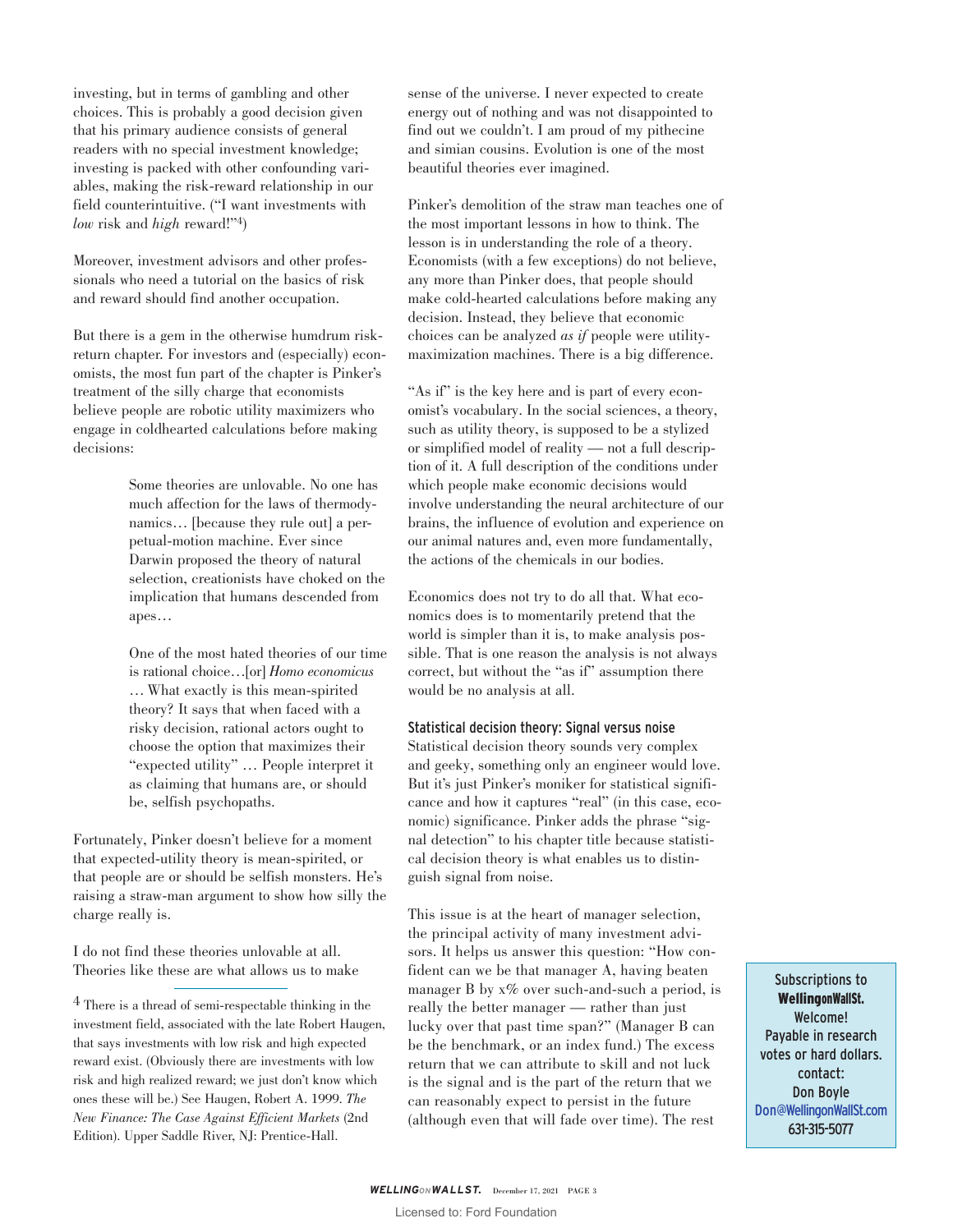Subscriptions to WellingonWallSt. Welcome! Payable in research votes or hard dollars. contact: Don Boyle [Don@WellingonWallSt.com](http://www.advisorperspectives.com/) 631-315-5077

of the return variation is noise.

As this preamble suggests, statistical significance is harder to interpret than most people think: Distinguishing signal from noise is challenging. For example, if a manager has an alpha (measured over some past period) with a T-statistic greater than 2, an investor may feel "confident," based on the use of the term *confidence interval* to describe the error bars around an estimate, that the manager is adding value.

Note the tense of the expression, "adding," implying continuation of the past into the future. With this T-stat, an investor is likely to conclude that the manager is a good choice for beating his or her benchmark in the future. After all, the evidence is that, in the one "run" of the past that we have available to study, the manager did beat the benchmark with 100% certainty.

But that one run of the past will not occur again. In the future, which is what we're concerned about, what is the probability that the manager with a Tstat of 2 will beat the benchmark again?

Naively, if the run in the future were drawn from the exact same distribution as the past period that we examined, the answer would be about 95%, based on our understanding of statistical significance and T-stats. But we don't know what distribution the future run will be drawn from. There is an infinity of possible distributions that could have produced the one run that happened, and only one of those — and we cannot know which one — did. And that unknowable run is the one that will produce the next run, in the future when our money will be at work.

Past performance is not as good an indicator of future performance as the naïve interpretation of statistical significance might suggest. No wonder so many people buy index funds!

### How common is "statistically significant" alpha?

In a study I did with my friends Ken Kroner and Scott Clifford at Barclays Global Investors,<sup>5</sup> we found that, over 1980-2000, only 10 out of 494 managers (in all asset classes) had alpha T-stats greater than 2. Only 224, fewer than half, had positive alphas at all! So, although the very best active

managers produced results far in excess of what could be explained by random variation, "statistically significant" active management alpha is rare in the long run. You needed to have special knowledge of the manager's people, philosophy, and process — plus some plain old luck — to have a good chance of picking winning managers over that period, and presumably also today.

### Why progress is possible but not inevitable

In Pinker's other books, he has been enthusiastic about the possibility of progress — especially moral progress, something that most other progress advocates avoid discussing. *The Better Angels of Our Nature* shows, mostly convincingly, that both statesponsored violence (war) and interpersonal violence (as revealed by murder statistics) have declined dramatically over the centuries when measured on a per capita basis. By this measure, even the 20th century "hemoclysm" (his coinage), consisting of World Wars I and II and the Chinese and Indian civil wars, is not much of an outlier; long-forgotten catastrophes such as the Chinese War of the Three Kingdoms (A.D. 184-280) were worse.

In a later book, *Enlightenment Now*, Pinker attributed this decline in violence, as well as other elements of the improvement in living conditions over the centuries, to the intellectual European Enlightenment of the 1600s and 1700s. He asks us to embrace Enlightenment values, fearful that if we do not do so, we will be governed by the strong rather than the wise, and without the consent of the governed. Some current political trends around the world make this fear realistic. The liberal triumphalism of the late 20th century now seems like a dispatch from a lost world.

As a result, while Pinker believes that progress economic, environmental, moral, and so forth — is possible (after all, we got here), it is not guaranteed. When people abandon the rationality so carefully cultivated by civilized people from the ancient Greeks to the Italian humanists to the Enlightenment philosophers of whom Pinker is so fond, progress goes into reverse. And when things go wrong, they can go very wrong very quickly. Thus Pinker's passion for teaching the elements of rationality in this book, something one might think is no longer needed — but it is.

# Why rationality matters

Let's pursue this line of thinking, key to Pinker's philosophy, in a little more detail. The most important chapter in his book is the closing one, "Why Rationality Matters." Becoming rational can be

<sup>5</sup> Siegel, Laurence B., Kenneth F. Kroner, and Scott W. Clifford. 2001. ["The greatest return stories ever told.](https://larrysiegeldotorg.files.wordpress.com/2014/07/barclays-greatest-joi.pdf)" *Journal of Investing* (Summer). Manager rankings by alpha T-statistic are not in the article but are in my background materials and may be obtained by E-mailing me.